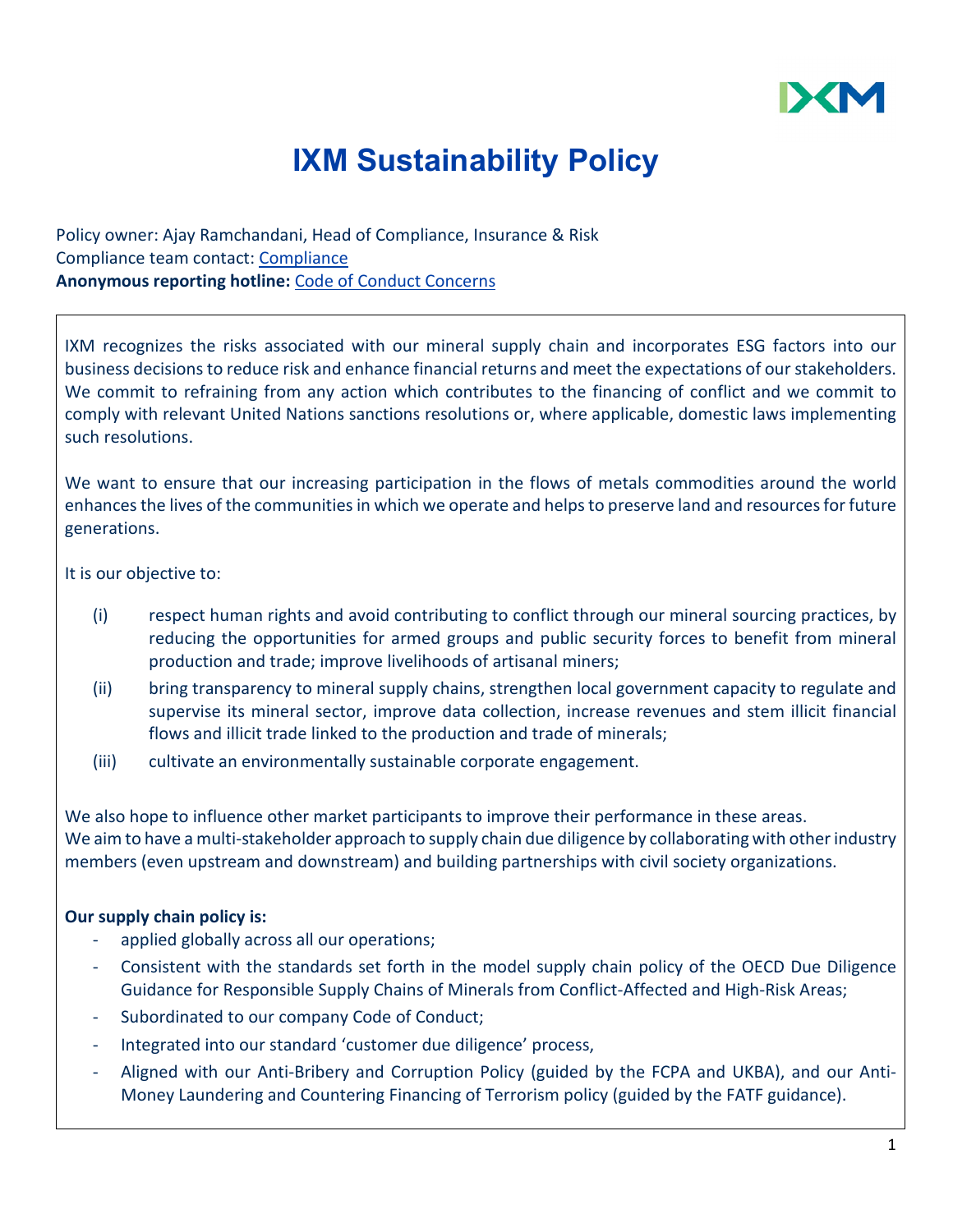

### **Key principles:**

- 1) While sourcing from, or operating in, conflict-affected and high-risk areas, we will neither tolerate nor by any means profit from, contribute to, assist with or facilitate the commission by any party of **human rights abuses, especially including**:
	- i) any forms of torture, cruel, inhuman and degrading treatment;
	- ii) any forms of forced or compulsory labor;
	- iii) the worst forms of child labor (ILO Convention No 182);
	- iv) other gross human rights violations and abuses such as widespread sexual violence;
	- v) war crimes or other serious violations of international humanitarian law, crimes against humanity or genocide.

We will not tolerate any direct or indirect support to **non-state armed groups** through the extraction, transport, trade, handling, or export of minerals.

We agree to eliminate direct or indirect support to **public or private security forces** who illegally control mine sites, transportation routes and upstream actors in the supply chain; illegally tax or extort money or minerals at point of access to mine sites, along transportation routes or at points where minerals are traded; or illegally tax or extort intermediaries, export companies or international traders.

- 2) We will not offer, promise, give or demand any bribes, and will **resist the solicitation of bribes to conceal or disguise the origin of minerals, to misrepresent taxes, fees and royalties paid to governments** for the purposes of mineral extraction, trade, handling, transport and export.
- 3) We will support efforts, or take steps, to contribute to the effective elimination of **money laundering** where we identify a reasonable risk of money-laundering resulting from, or connected to, the mineral supply chain derived from the illegal taxation or extortion of minerals at points of access to mine sites, along transportation routes or at points where minerals are traded by upstream suppliers.
- 4) We support the implementation of the principles and criteria set forth under the Extractive Industry Transparency Initiative (EITI) for the public disclosure, on a disaggregate basis, of all information on **taxes, fees, and royalties related to mineral extraction, trade and export from conflict-affected and high-risk areas are paid to governments**.
- 5) In accordance with our position in the supply chain, we commit to **engage with** suppliers, central or local governmental authorities, international organizations, civil society and affected third parties, as appropriate, to improve and track performance with a view to preventing or mitigating risks of adverse impacts through measurable steps taken in reasonable timescales.
- 6) We will suspend or discontinue engagement (after failed attempts at mitigation) with upstream suppliers where we identify a reasonable risk that they are involved in, sourcing from, or linked to, any party committing serious abuses.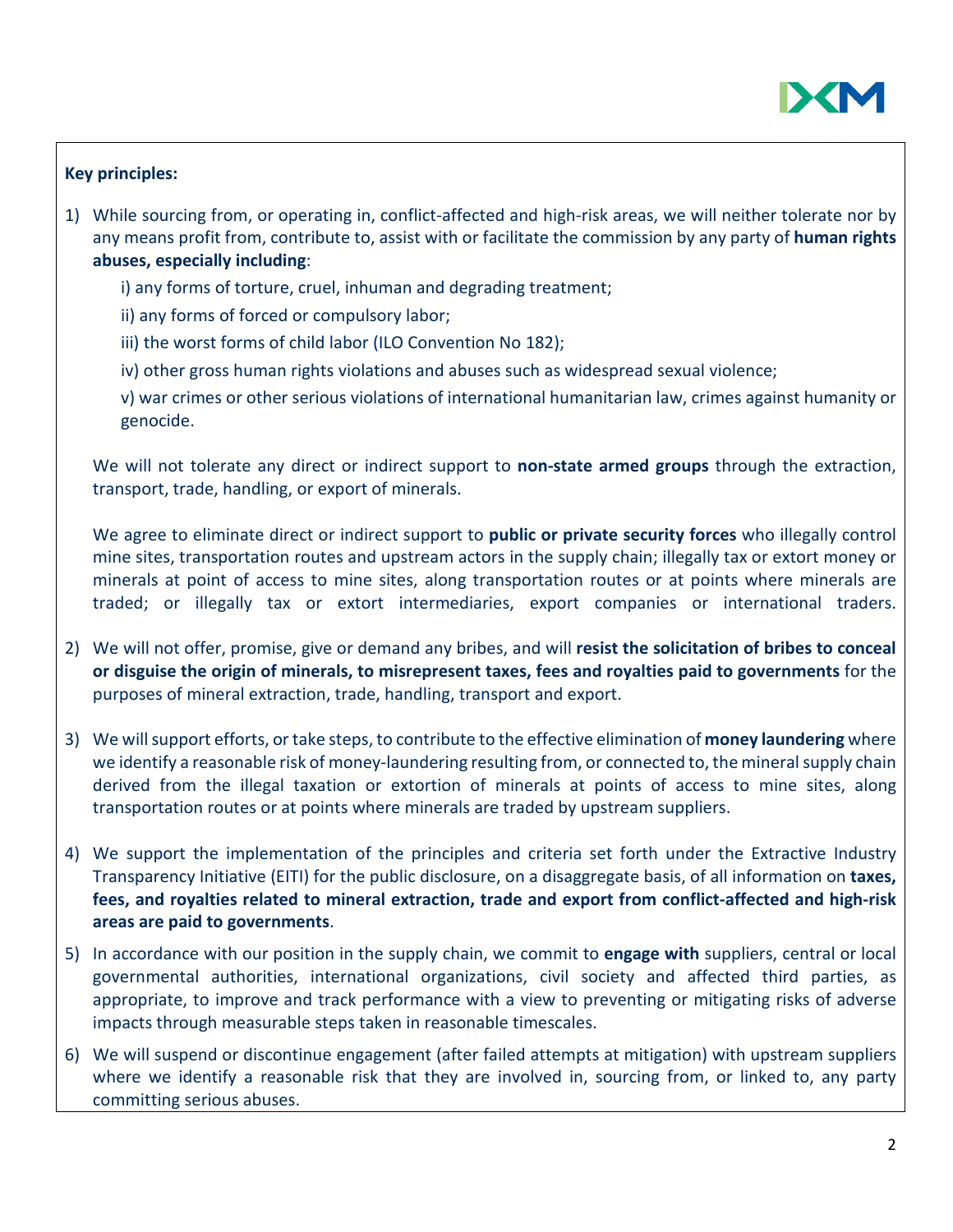

## **Environment, Health and Safety (EHS):**

IXM is committed to maintaining compliance with all applicable national and international environmental laws and regulations as well as continuously improving its environmental footprint. This commitment drives us to identify and consider new opportunities to monitor and minimize the impact of our operations on the environment, as well as to join global efforts in the fight against climate change. We ensure the integration of sound environmental practices in our day-to-day activities and long-term business management and strategy.

IXM fulfills this commitment by:

- 1. Monitoring and managing environmental aspects to proactively mitigate impacts to our employees, communities, and surrounding environment.
- 2. Communicating these commitments to employees, contractors and suppliers of goods and services. And requiring contractors and suppliers of goods and services to comply, as appropriate, with the requirements of this Policy.
- 3. Maintaining active grievance management and resolution processes to address stakeholder complaints.
- 4. We engage with our counterparts regarding environmental performance and conduct environmental audits when deemed necessary. And we commit to an ongoing evaluation of risks associated with our supply chain, particularly these EHS issues associated with our industry:
	- Water use and quality
	- Wastes, and Hazardous materials
	- Safety of Tailings Dams, and Water storage dams
	- Energy Use, Land use and biodiversity
	- Air emissions, Noise, and vibrations
	- Mining permits, Community resettlements, Mine Reclamation and Closure Plan (MRCP)

#### **Our Risk Management approach:**

Implement a 'Risk based approach' (measures that a company takes to conduct due diligence should be commensurate to the severity and likelihood of the identified risks) with explicit application to conflictaffected and high-risk areas. Take reasonable steps and make good faith efforts to implement the OECD's due diligence framework.

#### **1) COMPANY MANAGEMENT SYSTEMS**

- a. **Adopt a policy** for responsible mineral supply chains (aligned with the 'model supply chain policy' of the OECD)
- b. **Communicate publicly and to our suppliers** our supply chain policy and expectations on responsible supply chains of minerals from conflict-affected and high-risk areas; And **incorporate the supply chain policy and due diligence processes into commercial contracts** and/or written agreements with suppliers which can be applied and monitored, including, if deemed necessary, the right to conduct unannounced spot-checks on suppliers and have access to their documentation.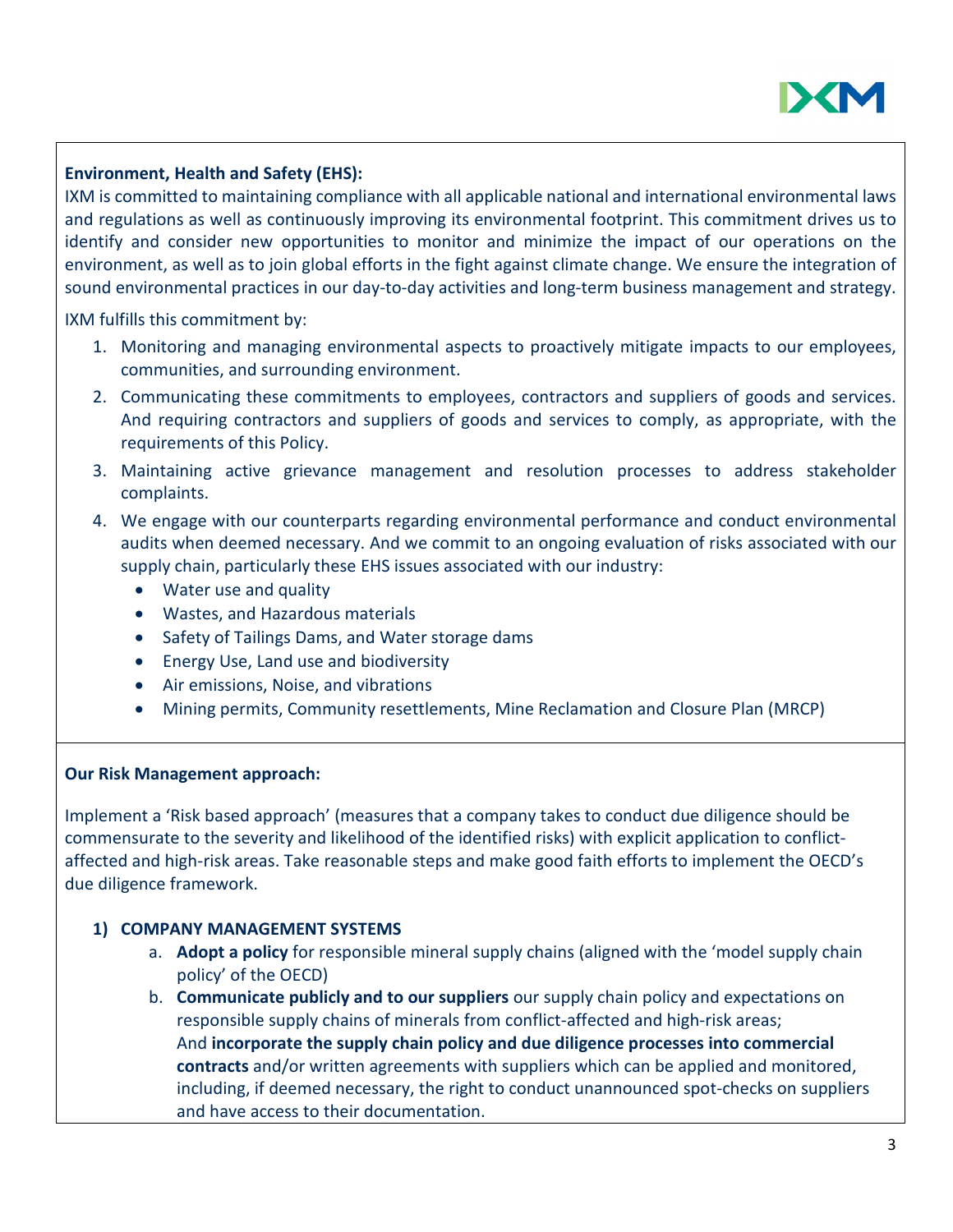

Support the capabilities of suppliers to improve performance and conform to our company's supply chain policy.

Establish, where practicable, **long-term relationships with suppliers** as opposed to short-term or one-off contracts in order to build leverage over suppliers.

**c. Establish traceability or chain of custody system over mineral supply chain**

## **2) IDENTIFY & ASSESS RISKS IN THE SUPPLY CHAIN**

a. Identify and verify traceability or **chain of custody information** (e.g. mine of origin, trade routes, suppliers). Identify and assess actual or potential risks by evaluating the circumstance against our supply chain policy, and any applicable national laws. Identify the factual circumstances (using an **evidence-based approach**) in the 'mineral supply chain' of products originating from conflict-affected and high-risk areas, concerning chain of custody or traceability (mine of material origin);

Make reasonable efforts to obtain through incorporation of the below **disclosure requirements into commercial contracts** with local producers or exporters:

- The **ownership** (including ultimate beneficial ownership) and corporate structure of the exporter, including the names of corporate officers and directors; the business; government, political or military affiliations of the company and officers;
- **Quantity, dates and method of extraction** (artisanal and small-scale or large-scale mining);
- **locations** where minerals are consolidated, traded, processed or upgraded;
- The **identification of all upstream intermediaries**, consolidators or other actors in the upstream supply chain;
- **Transportation routes**;
- All **taxes, fees or royalties paid to government** for the purposes of extraction, trade, transport and export of minerals;
- **Instances of any serious abuses committed** by any party in mines, transportation routes and points where minerals are traded and/or processed; Instances or information on any **direct or indirect support to non-state armed groups** or public or private security forces through the extraction, transport, trade, handling or export of minerals; **Irregularities**, reports or instances of fraud, misrepresentation.

And **readily disclose this information to immediate downstream purchasers** when requested. **Facilitate auditor contact and logistics with other upstream actors and local stakeholders**.

- b. For red flag locations, suppliers or circumstances, undertake **on-the-ground assessments** to identify risks of contributing to conflict or serious abuses (ref Annex II Model Policy for risks).
- c. Implement **ongoing monitoring** this is an ongoing, proactive and reactive process.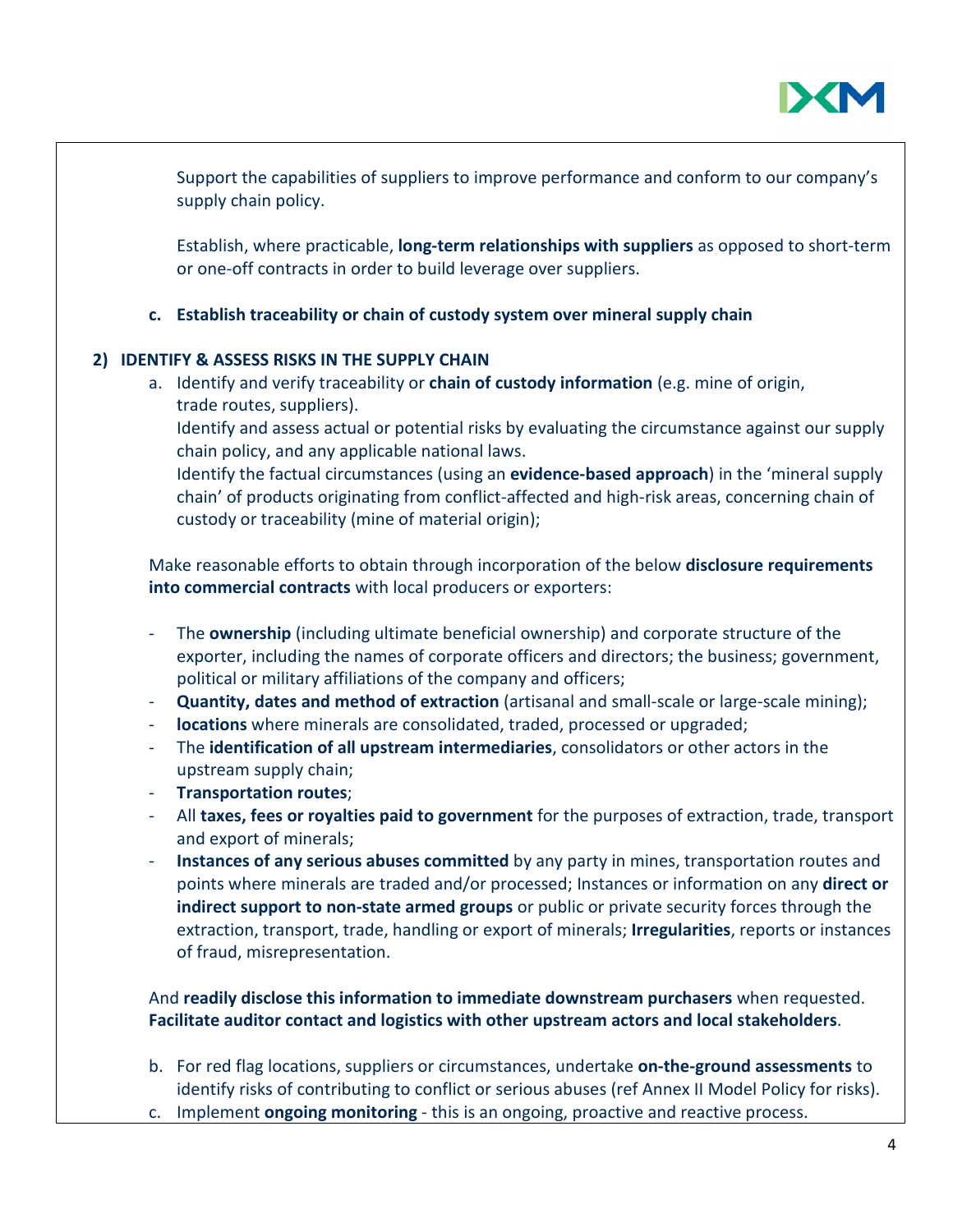

And **improve** our due diligence activities and risk management performance over time.

- d. Make available an **anonymous reporting tool** to receive and address queries from any interested party (affected persons or whistle-blowers) to voice concerns regarding the circumstances of the mineral supply chain.
- e. **Stay updated on industry literature** relating to metal extraction, review research reports, including from governments, international organizations, NGOs, and media, maps, UN reports and UN Security Council sanctions, and its impact on conflict, human rights or environmental harm in the country of potential origin.

## **When buying directly form the miners or local traders**, the risk assessment may be supported by:

- Desktop research and/or on-site visits;
- Engaging with the supplier;
- Consult with other stakeholders upstream/downstream companies, government authorities, industry members who share the same suppliers;
- Depending on severity, make use of an **on-the-ground assessment team** (that may be set up jointly in cooperation with other upstream companies);
- If there's insufficient information or origin or chain of custody, individually or collectively arrange an **independent third-party audit** (ensure there's no conflict of interest). Engaging in multi-stakeholder initiatives for due diligence does not release us from being responsible for the scope and quality of due diligence.

**When buying from smelters/refiners** assess whether they have carried out all elements of due diligence for responsible supply chains of minerals from conflict-affected and high-risk areas.

- Gain evidence on due diligence practices & risk management strategies of the smelter/refinery;
- Request for disclosure on chain of custody information;
- Work with the smelter/refinery and contribute to finding ways to build capacity, mitigate risk and improve due diligence performance, including through industry-wide initiatives.

#### **3) MANAGE RISKS**

- a. Report identified risks to senior management and fix internal systems The independent compliance team report finding to the company's senior management outlining the information gathered and the actual and potential risks identified in the supply chain risk assessment.
- b. Disengage from suppliers associated with the most serious impacts
- c. Mitigate risk, monitor, and track progress.

The internal accountability with respect to the implementation of the supply chain due diligence process lies with the commercial team.

Implement a risk management plan, that includes **continuing to trade or temporarily suspend trading** while pursuing ongoing risk mitigation; or **disengage with a supplier** after failed attempts to mitigation (or mitigation is not feasible or risks unacceptable).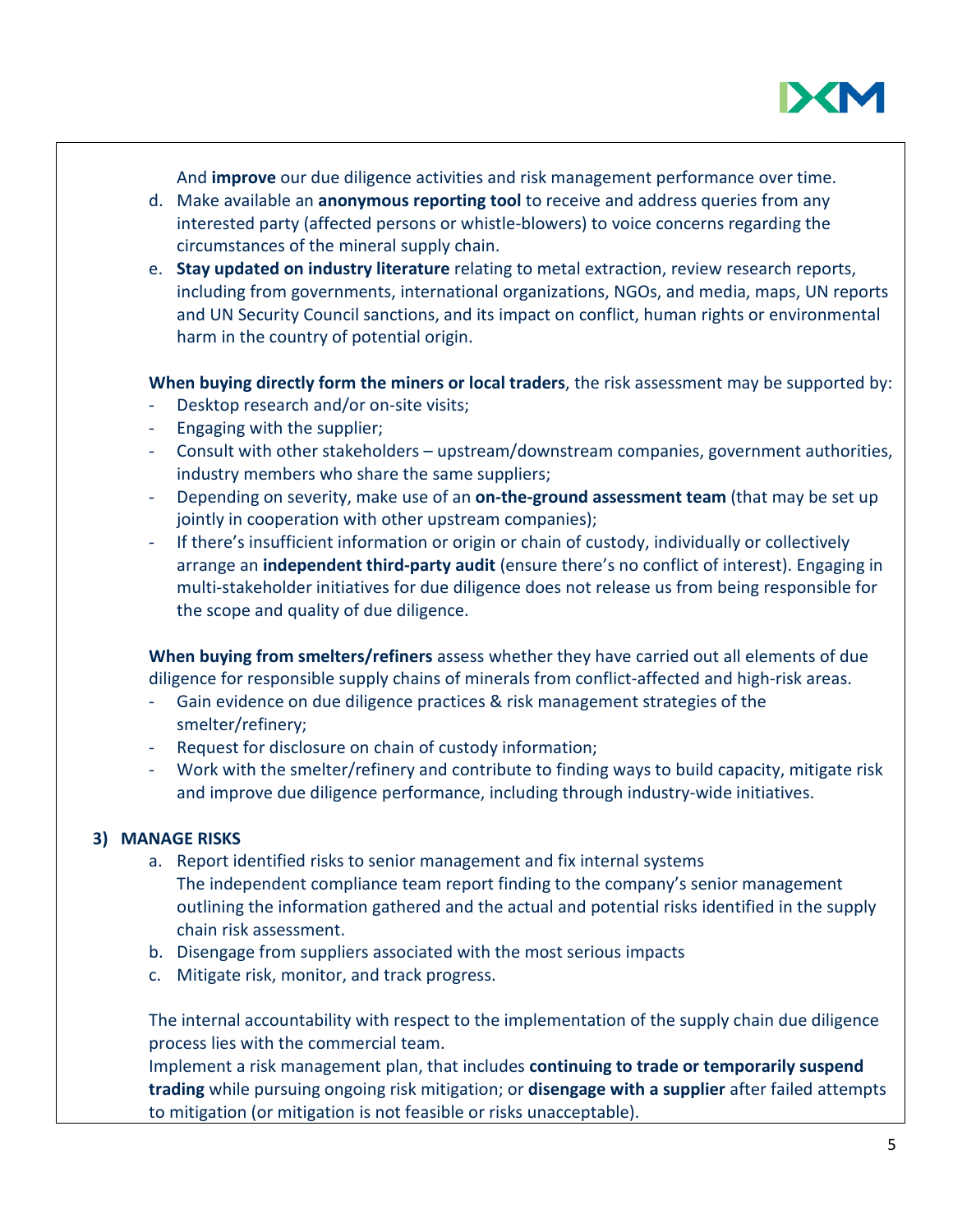

Ongoing risk mitigation should state **clear performance objectives within a reasonable timeframe (3-6 months) and include qualitative and/or quantitative indicators to measure improvement.** 

#### **4) PUBLICLY REPORT ON DUE DILIGENCE**

- a. Annually **describe all due diligence efforts** (Steps 1-3), e.g. risk assessment & mitigation, with due regard for business confidentiality and other competitive or security concerns (e.g. supplier relationships, price information, or identities of whistle-blowers or sources should not be disclosed);
- b. Make report **publicly available**, in offices and / or on company website.

#### **Application of the policy**

#### **Monitor Red Flags**

- The minerals **originate from or have been transported via a conflict-affected or high-risk area**.
- The minerals are claimed to originate from a country that has **limited known reserves**, likely resources or expected production levels of the mineral in question (i.e. the declared volumes of mineral from that country are out of keeping with its known reserves or expected production levels).
- The minerals are claimed to originate from a country in which minerals from conflict-affected and highrisk areas are **known to transit**.
- The company's suppliers or other known upstream companies have **shareholder or other interests** in companies that supply minerals from or operate in one of the above-mentioned red flag locations of mineral origin and transit.
- The company's suppliers' or other known upstream companies are **known to have sourced minerals** from a red flag location of mineral origin and transit in the last 12 months.

### **Risk response strategies – for minerals with risks of fraudulent information, unknown/insufficient information on origin or chain of custody:**

Responsibility for determining the actions that a company undertakes in response to identified risks rests with the company's management.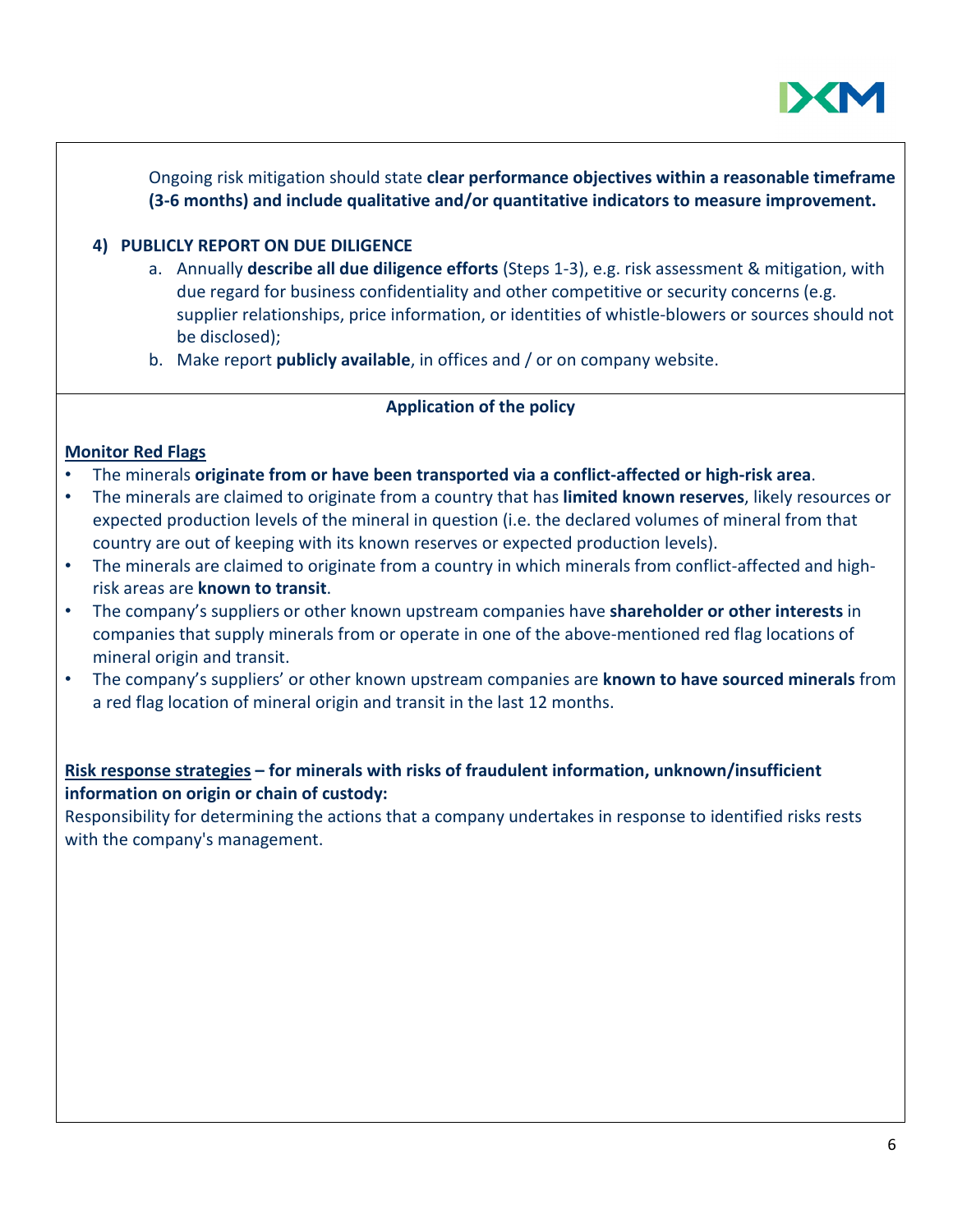

| <b>RISK</b>                                     | <b>RISK RESPONSE</b>                                                                                                                                                                                                                                                                                                                                                                                                                                                                                                                                                                                                                                                                                                                                                                                                                                                                                                                                                                                                                                                                                                                                                                                                                                                                                                                                                                                                                                                                                                                                                                                                                                                                                                                                                                                                                                                                                                                                                                                                                                                                                                                                                                                                                                                                                                                                                                                                            |
|-------------------------------------------------|---------------------------------------------------------------------------------------------------------------------------------------------------------------------------------------------------------------------------------------------------------------------------------------------------------------------------------------------------------------------------------------------------------------------------------------------------------------------------------------------------------------------------------------------------------------------------------------------------------------------------------------------------------------------------------------------------------------------------------------------------------------------------------------------------------------------------------------------------------------------------------------------------------------------------------------------------------------------------------------------------------------------------------------------------------------------------------------------------------------------------------------------------------------------------------------------------------------------------------------------------------------------------------------------------------------------------------------------------------------------------------------------------------------------------------------------------------------------------------------------------------------------------------------------------------------------------------------------------------------------------------------------------------------------------------------------------------------------------------------------------------------------------------------------------------------------------------------------------------------------------------------------------------------------------------------------------------------------------------------------------------------------------------------------------------------------------------------------------------------------------------------------------------------------------------------------------------------------------------------------------------------------------------------------------------------------------------------------------------------------------------------------------------------------------------|
| Type 1 (low risk)                               | Accept or dispatch any segregated minerals.<br>٠<br>Continue to monitor the supply chain.<br>$\bullet$<br>Collaborate with upstream participants and other stakeholders to strengthen due diligence<br>$\bullet$<br>Publicly report on due diligence in accordance with Step 5 of the Guidance.<br>$\bullet$                                                                                                                                                                                                                                                                                                                                                                                                                                                                                                                                                                                                                                                                                                                                                                                                                                                                                                                                                                                                                                                                                                                                                                                                                                                                                                                                                                                                                                                                                                                                                                                                                                                                                                                                                                                                                                                                                                                                                                                                                                                                                                                    |
| <b>Type 2</b><br>(indeterminable)               | Work with national authorities, suppliers, service providers, regional or industry due diligence<br>$\bullet$<br>programs and other stakeholders to implement stronger chain of custody or traceability systems;<br>$\bullet$<br>Accept or dispatch segregated minerals if relevant (see paragraph 1 above);<br>Improve internal due diligence systems, e.g. improve internal data-management, any chain of<br>$\bullet$<br>custody or traceability systems, and identify and manage any risks over time;<br>$\bullet$<br>Support efforts of national authorities to improve governance of the mineral sector, for example<br>in the inspection and classification of mine sites (e.g. as green-, yellow- or red-flagged) for<br>sourcing purposes; establishment and implementation of chain of custody or traceability and due<br>diligence systems; mineral export certification; data management and exchange;<br>Consider applying a share of mineral sales, as agreed by stakeholders, to help finance<br>$\bullet$<br>implementation of due diligence, through nationally, multi-stakeholder or industry programs; and<br>Publicly report on due diligence.<br>$\bullet$                                                                                                                                                                                                                                                                                                                                                                                                                                                                                                                                                                                                                                                                                                                                                                                                                                                                                                                                                                                                                                                                                                                                                                                                                                                 |
| <b>Type 3 (mitigation</b><br>risk)              | Same risk response as Type 2 above; also<br>$\bullet$<br>Alert authorities and national, multi-stakeholder or industry due diligence programs of the risk<br>٠                                                                                                                                                                                                                                                                                                                                                                                                                                                                                                                                                                                                                                                                                                                                                                                                                                                                                                                                                                                                                                                                                                                                                                                                                                                                                                                                                                                                                                                                                                                                                                                                                                                                                                                                                                                                                                                                                                                                                                                                                                                                                                                                                                                                                                                                  |
| Type 4 (risk of<br>contributing to<br>conflict) | Suspend or discontinue engagement with the supplier for a minimum of three months.<br>$\bullet$<br>Suspension may be accompanied by a revised risk management plan, stating the performance<br>objectives for progressive improvement that should be met before resuming the trade<br>relationship;<br>Alert authorities and national, multi-stakeholder or industry due diligence programs of the risk<br>$\bullet$<br>and involve them and other affected stakeholders in risk management;<br>Work with national authorities, suppliers, service providers, regional or industry due diligence<br>$\bullet$<br>programs and other stakeholders to implement stronger chain of custody or traceability systems,<br>risk assessments and on-going monitoring;<br>Improve internal due diligence awareness and capacity, e.g. improve internal data-management,<br>$\bullet$<br>chain of custody or traceability systems, and identify and manage any risks over time;<br>Support other efforts of national authorities to improve governance of the mineral sector, for<br>$\bullet$<br>example in the inspection and classification of mine sites (e.g. as green-, yellow- or red-flagged)<br>for sourcing purposes; establishment and implementation of national chain of custody or<br>traceability and due diligence systems; mineral export certification; data management and<br>exchange;<br>Publicly report on due diligence. This includes, among others, a description of the nature of the<br>$\bullet$<br>risks identified (e.g. number of type 4 risks identified), and the risk response measures put in<br>place, including the actions described above, as well as the monitoring and risk prevention<br>efforts.<br>If minerals are segregated and secured by the upstream company already, [sell minerals to<br>$\bullet$<br>authorities at cost for later sale with profits used to finance implementation of due diligence,<br>through nationally, multi-stakeholder or industry programs];<br>If the identification of type 4 risks occurs after the mineral has been traded downstream and<br>$\bullet$<br>initial due diligence performed (i.e. during the minerals' subsequent progression down the supply<br>chain), companies and on-the-ground due diligence programs should consult with central and<br>local authorities, civil society and other affected stakeholders to see if any further risk |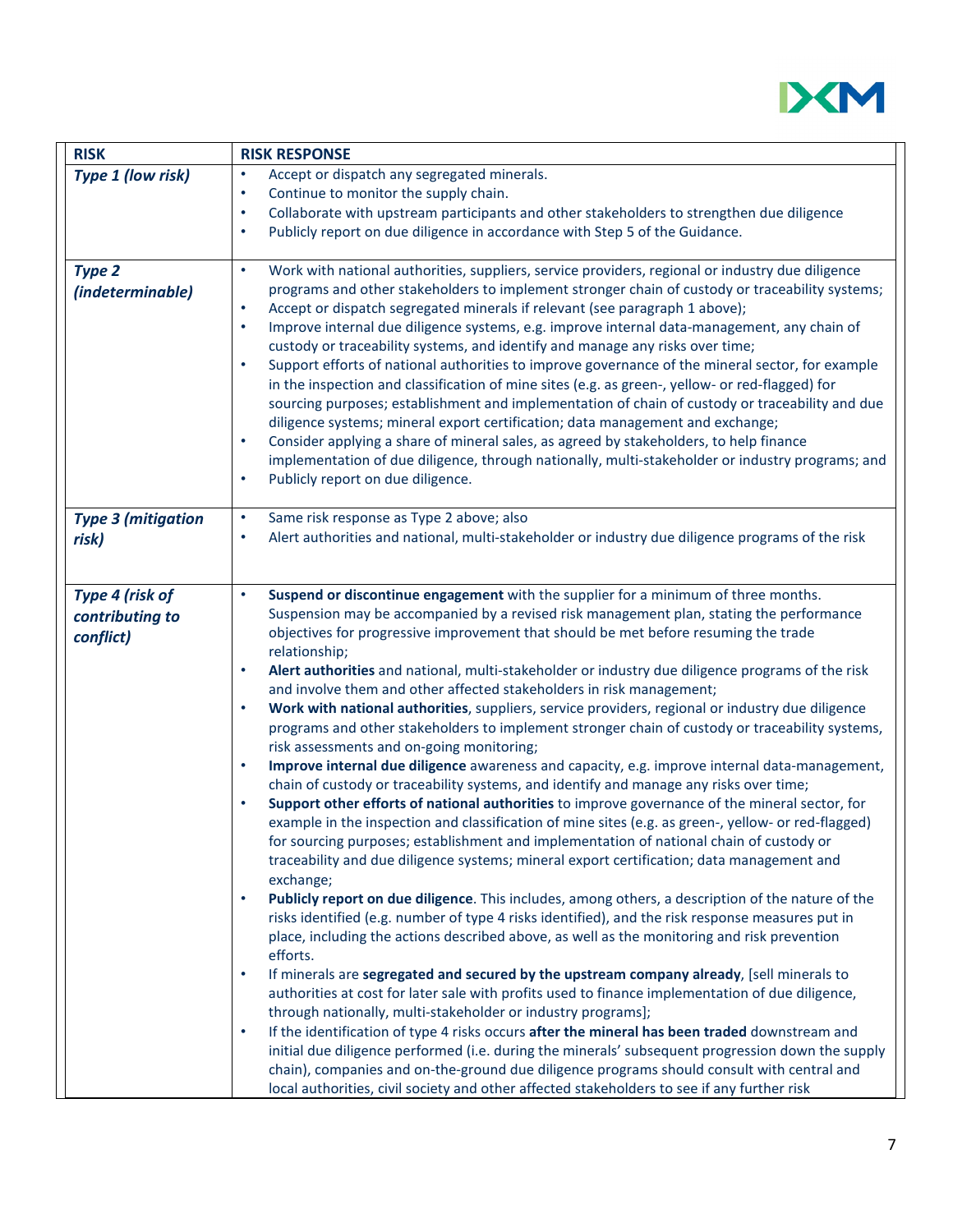

| management measures are expected. In general, follow-up measures to identify the minerals                                                                                                                                                                                                                                                                                                                                                                                                                                                                                                                                                                                                                                                                                                                                                                                                                                                                                                                                                                                                                                                                                                                                                                                                                                                                                                                                                                                                                                                                                                              |
|--------------------------------------------------------------------------------------------------------------------------------------------------------------------------------------------------------------------------------------------------------------------------------------------------------------------------------------------------------------------------------------------------------------------------------------------------------------------------------------------------------------------------------------------------------------------------------------------------------------------------------------------------------------------------------------------------------------------------------------------------------------------------------------------------------------------------------------------------------------------------------------------------------------------------------------------------------------------------------------------------------------------------------------------------------------------------------------------------------------------------------------------------------------------------------------------------------------------------------------------------------------------------------------------------------------------------------------------------------------------------------------------------------------------------------------------------------------------------------------------------------------------------------------------------------------------------------------------------------|
| downstream which are associated with type 4 risk should be avoided, so as to enable                                                                                                                                                                                                                                                                                                                                                                                                                                                                                                                                                                                                                                                                                                                                                                                                                                                                                                                                                                                                                                                                                                                                                                                                                                                                                                                                                                                                                                                                                                                    |
| constructive engagement of all companies in the supply chain in the implementation of due                                                                                                                                                                                                                                                                                                                                                                                                                                                                                                                                                                                                                                                                                                                                                                                                                                                                                                                                                                                                                                                                                                                                                                                                                                                                                                                                                                                                                                                                                                              |
| diligence. Specifically:                                                                                                                                                                                                                                                                                                                                                                                                                                                                                                                                                                                                                                                                                                                                                                                                                                                                                                                                                                                                                                                                                                                                                                                                                                                                                                                                                                                                                                                                                                                                                                               |
| Follow-up measures to identify the minerals downstream associated with type 4 risk<br>$\circ$<br>should not be undertaken if good faith and reasonable due diligence had been<br>performed to identify, mitigate and prevent the risk of contributing to conflict,<br>consistent with the OECD Guidance and Best Practice Paper.<br>Failure to detect risk in one instance does not mean that the due diligence systems of<br>$\circ$<br>the company are not generally effective. The identification, management and<br>subsequent disclosure of risks (e.g. of fraud, of contributing to conflict) can help to<br>demonstrate that the due diligence systems of the company are operating effectively.<br>Companies are not in breach of OECD guidance, so long as companies have carried out<br>the due diligence and risk management mentioned, if:<br>there is insufficient information on risks / origin / chain of custody to begin with.<br>$\overline{\phantom{a}}$<br>Minerals that were purchased in good faith with recommended due diligence<br>performed, however subsequent monitoring, audits, other sources reveal that the<br>information on the risk / origin / chain of custody was incorrect or fraudulent.<br>As a result of the implementation of risk management outlined herein, and by<br>$\circ$<br>agreement of stakeholders involved in upstream due diligence, all companies further<br>downstream in the supply chain of these minerals are no longer deemed to be sourcing<br>from, or linked to, any party (i) committing serious abuses (as defined in paragraph 1 of |
| Annex II) or (ii) providing direct or indirect support to non-state armed groups.                                                                                                                                                                                                                                                                                                                                                                                                                                                                                                                                                                                                                                                                                                                                                                                                                                                                                                                                                                                                                                                                                                                                                                                                                                                                                                                                                                                                                                                                                                                      |

#### **Specific steps to be taken when there's insufficient information on origin or chain of custody:**

- Segregate minerals from of different origin and chain of custody or traceability throughout the course of their risk assessment and management. **Segregate minerals on the basis of the most detailed origin and chain of custody or traceability information** prima facie available. Minerals with similar traceability and provenance information should be grouped together. Improve internal data-management, any chain of custody or traceability systems.
- **Secure and monitor segregation of minerals** to prevent leakages or contamination with minerals from other origin and chain of custody or traceability, such as on-going production from a mine site where due diligence has not yet been carried out.
- Seek to **collect any additional available information on risk, origin and chain of custody** or traceability information.
	- **Engage with central and local authorities, civil society and other affected stakeholders** to collect any missing origin and chain of custody or traceability information on the minerals where it exists. **Reach out to suppliers** of minerals with incorrect or fraudulent information and on-the-ground due diligence programs and request details, including an explanation of due diligence conducted on the minerals and any other (documentary or qualitative) evidence of risk, origin and chain of custody. The supplier's willingness to engage and take corrective action will help determine the appropriate risk response strategy.